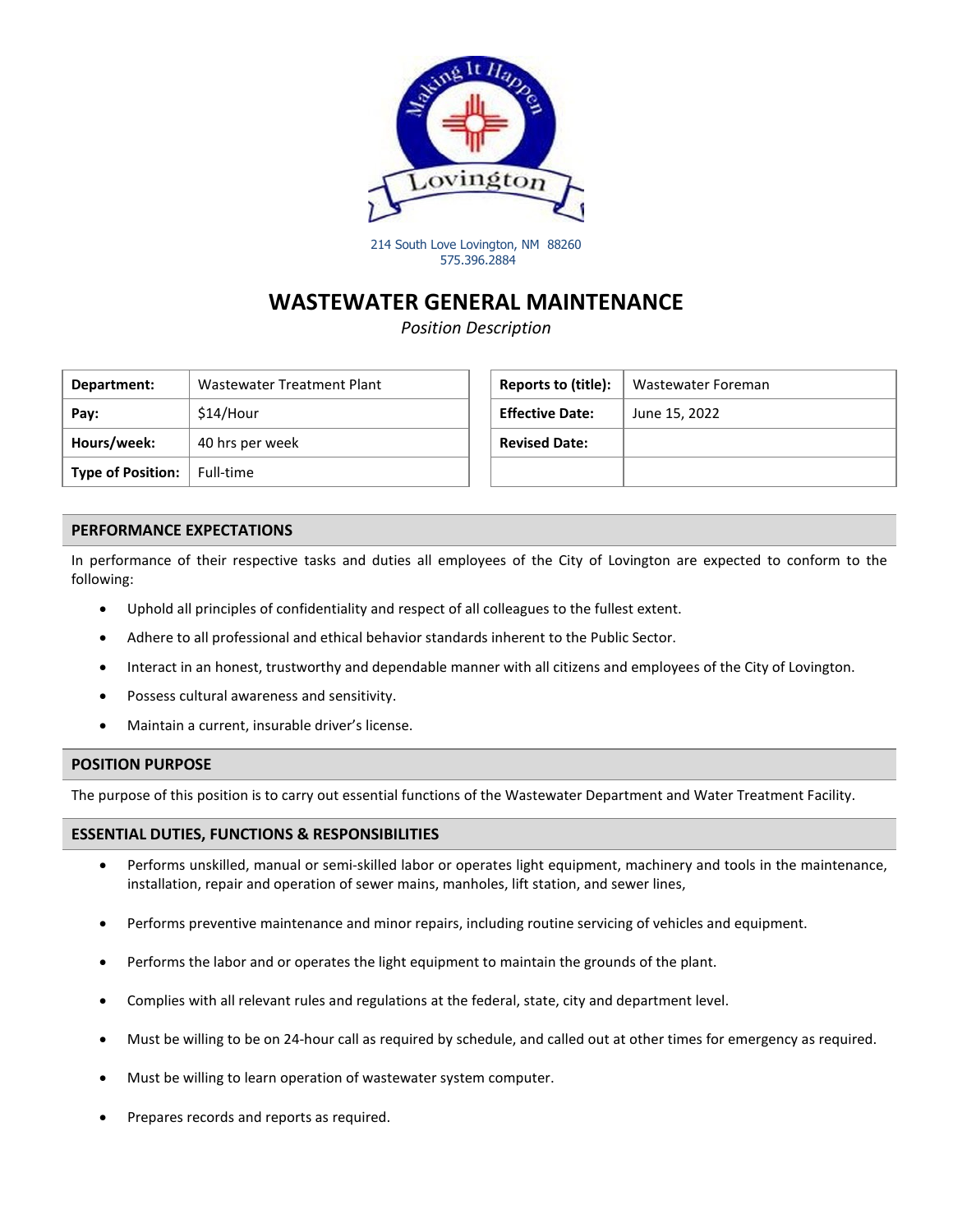## **WASTEWATER GENERAL MAINTENANCE** Page 2

- Attends New Mexico Water & Wastewater Association meetings and schools and any other event as required.
- Assist in other areas of departmental needs.
- Other duties as assigned

| <b>MINIMUM MANDATORY QUALIFICATIONS</b>               |           |                                                                                                     |  |
|-------------------------------------------------------|-----------|-----------------------------------------------------------------------------------------------------|--|
| Experience:                                           | $\bullet$ | Two (2) years direct work experience                                                                |  |
| Education:                                            | ٠         | High School Diploma or GED                                                                          |  |
| Mandatory Knowledge,                                  | ٠         | Read, write, speak and comprehend the English language.                                             |  |
| Skills, Abilities and<br><b>Other Qualifications:</b> | ٠         | Must have or be able to obtain a Level III or above certification as an operator by<br>N.M.W.W.A.   |  |
|                                                       | $\bullet$ | Must have knowledge of the operation of simple tools                                                |  |
|                                                       | $\bullet$ | Must have or be willing to learn basic computer functions                                           |  |
|                                                       | ٠         | Must be able to understand and carry out directives                                                 |  |
|                                                       | ٠         | Must be able to work odd hours or overtime on occasion, including nights, weekends and<br>holdidays |  |
|                                                       | ٠         | Must be able to travel, sometimes overnight                                                         |  |

- Ability to work in all outdoor environmental conditions
- Ability to work standard office equipment
- Possess high level of customer service at all times.

#### **PREFERRED QUALIFICATIONS**

• Bilingual skills in English and the Spanish language

### **WORK ENVIRONMENT**

| Work environment: | The work environment characteristics described here are representative of those an employee<br>encounters while performing the primary functions of this job Candidate will work outside in all<br>weather conditions and with potential hazards including exposure to sun, wind, rain, snow, dust, and<br>traffic. Limited overnight travel may be required from time to time.                                                                                                                                                                                                                                                                                                                                                 |
|-------------------|---------------------------------------------------------------------------------------------------------------------------------------------------------------------------------------------------------------------------------------------------------------------------------------------------------------------------------------------------------------------------------------------------------------------------------------------------------------------------------------------------------------------------------------------------------------------------------------------------------------------------------------------------------------------------------------------------------------------------------|
| Physical demands: | The physical demands described here are representative of those that must be met by an employee<br>to successfully perform the primary functions of this job. While performing the duties of this job, the<br>employee may be required to frequently stand, walk, sit, bend, twist, talk and hear. There may be<br>prolonged periods of standing, reaching/working from overhead structures and scaffolds, reading<br>instructions, as well as driving or riding in transport vehicles. The employee must occasionally lift<br>and/or move up to 80 pounds, sometimes upstairs and wear protective personal equipment. Specific<br>vision abilities required by this job include reading, distance, computer, and color vision. |

Mental demands: There are a number of deadlines associated with this position. The employee must also multi-task and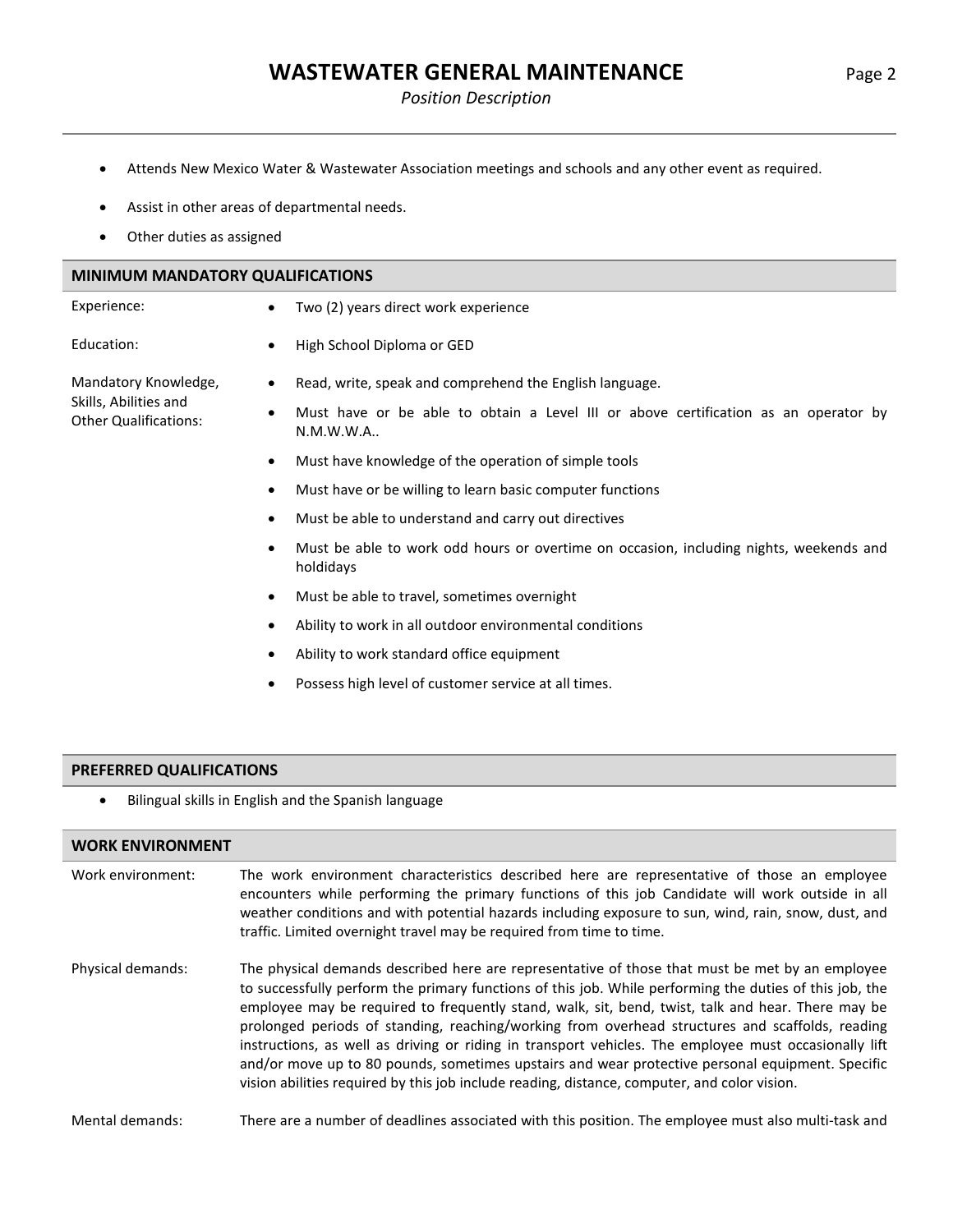### **WASTEWATER GENERAL MAINTENANCE** Page 3

*Position Description*

interact with a wide variety of people on various and, at times, complicated issues.

*Disclaimer: The information on this position description has been designed to indicate the general nature and level of work performance by employees in this position. It is not designed to contain, or be interpreted as, a comprehensive inventory of all duties, responsibilities and qualifications required of employees assigned to this position. Employees will be asked to perform other duties as needed.*

| REVIEWED BY | <b>TITLE</b> |
|-------------|--------------|
| APPROVED BY | <b>TITLE</b> |
| DATE POSTED | DATE HIRED   |